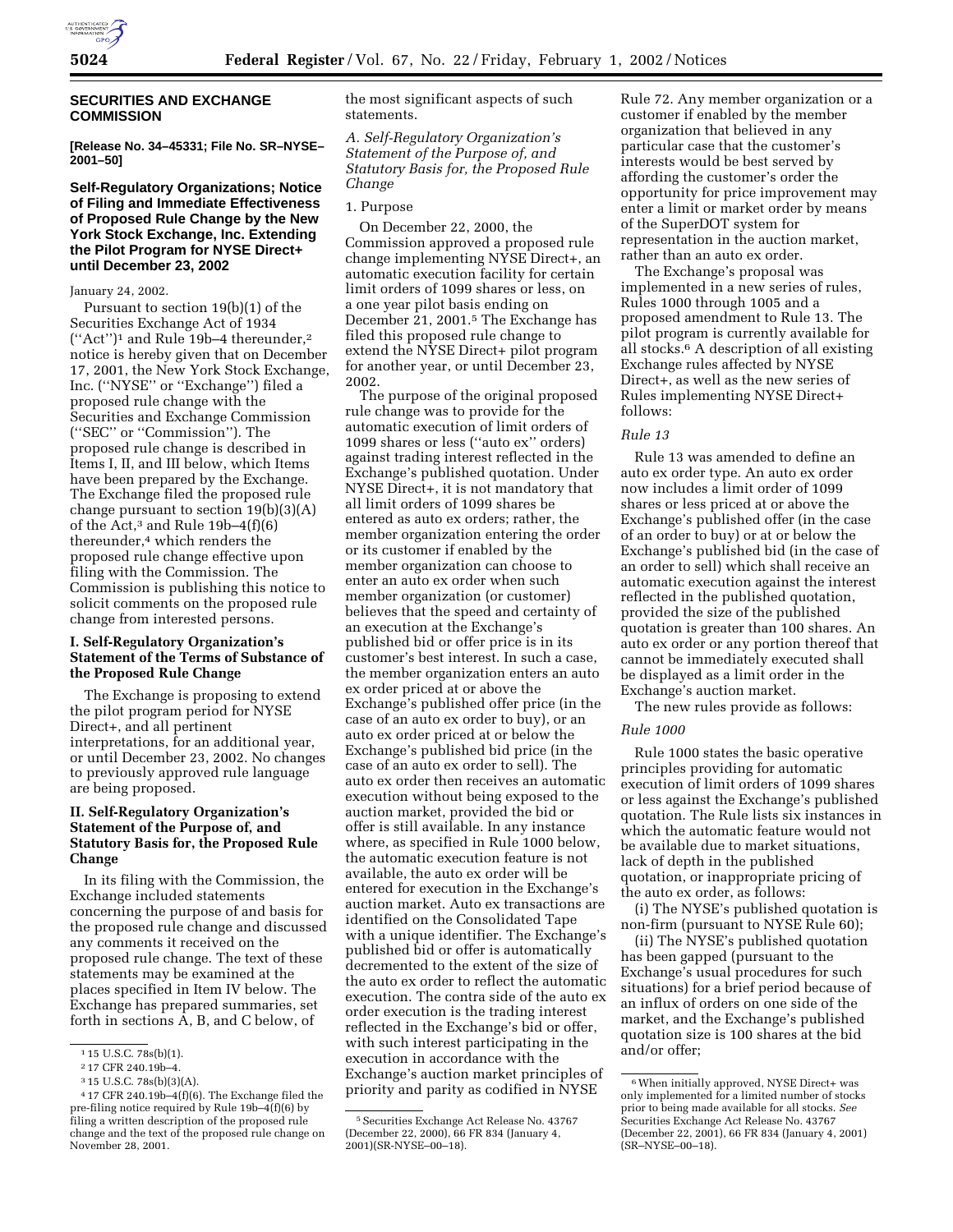(iii) A better price exists in another ITS participating market center for a single-sided auto ex order;

(iv) The NYSE's published bid or offer is 100 shares (see Rule 1002(c));

(v) A transaction outside the Exchange's published quotation pursuant to NYSE Rule 127 is in the process of being completed, in which case the specialist should publish a 100 share bid and/or offer; or

(vi) Trading in the subject security has been halted.

Rule 1000 provides that an auto ex order that cannot be immediately executed for any of the above reasons shall be automatically entered for execution in the Exchange's auction market. Once it is entered in the auction market, it will be treated the same as any other limit order entered onto the Exchange. The Exchange also notes that the provisions of proposed Rule 1000(ii) and (v) are, in effect, examples of proposed Rule 1000(iv) in that each relate to situations where the Exchange's published bid or offer will be 100 shares.

Rule 1000(ii) provides that auto-ex orders will not be executed when the Exchange's published quotation has been gapped for a brief period. The procedure to ''gap'' a quotation involves setting the bid and asked prices at a spread wider than normal in a stock in order to alert market participants that a special situation exists. This may occur if a member proposes to effect a block transaction at a significant premium or discount from the prevailing market and the specialist is aware of interest on the contra side. In such situations, the size of the quotation is set at 100 shares by 100 shares.

Rule 1000(v) provides that auto-ex orders will not be executed when an auction market execution under Exchange Rule 127 is being completed. Rule 127 establishes procedures for executions outside the NYSE's published bid or offer. During the process for completing such transactions, the specialist should publish a bid and/or offer that is 100 shares.

#### *Rule 1001*

Rule 1001(a) provides that the contra side of an auto ex execution shall be trading interest reflected in the Exchange's published quotation, consistent with the principles of priority and parity as codified in Exchange Rule 72.

Rule 1001(a) also provides that it shall be the specialist's responsibility, after receiving a report that an auto ex order has been executed, to assign the appropriate number of shares to each

bidder or offeror, consistent with the principles of Exchange Rule 72, with a universal contra being reported as the contra to each auto ex execution. Rule 1001(a) also provides that the specialist shall take the contra side of an auto ex execution where the interest in the published quotation against which the auto ex order was executed is no longer available.

Rule 1001(b) provides that if the published bid or offer is not of sufficient depth to fill an auto ex order in its entirety, the unfilled balance of the order shall be displayed in the auction market.

Rule 1001(c) provides that if executions of auto ex orders have traded with all trading interest reflected in the Exchange's published bid or offer, the Exchange shall disseminate a bid or offer at that price of 100 shares until the specialist requotes that market. Auto ex orders will not receive an automatic execution against any 100 share bid or offer, whether a default bid or offer or otherwise, but rather will be displayed in the auction market. Rule 1001(c) provides that the specialist shall be the contra party to any auction market interest seeking to trade against the 100 share default bid or offer.

Rule 1001(d) provides that the concept of precedence based on size, which is codified in Rule 72, shall not apply with respect to the contra side of an auto ex execution, with such contra side interest being assigned, as noted above, in accordance with the principles of priority and parity in Rule 72.

#### *Rule 1002*

Rule 1002 provides that auto ex orders may be entered on any day in a particular stock from the time the Exchange has published a bid or offer in that stock until 3:59 p.m., at which time the specialist is preparing the closing transaction in the security. If orders designated as auto ex are entered before a quote is published or after 3:59 p.m., the orders will be treated as limit orders in the auction market.

#### *Rule 1003*

Rule 1003 provides that if a transaction is being completed in the auction market, and an execution involving auto ex orders is reported at a different price before the auction market transaction is reported, any tick test applicable to the auction market transaction shall be based on the last reported trade prior to the execution of the auto ex order.

For example, assume the Exchange's published quotation is 20 bid for 5000 shares, with 5000 shares offered at 20.20. The last reported sale is 20.10,

which is a plus tick. A broker in the crowd bids 20.10 for 5000 shares, and another broker, representing a short sale order, agrees to trade at the 20.10 bid price. Before the trade at 20.10 is reported, an auto ex order to buy is automatically executed at the 20.20 published offer price, making the trade at 20.10 a minus tick, which would preclude execution of the order to sell short. Rule 1003 provides that, in this instance, the short sale tick test would be based on the last reported sale of 20.10, a plus tick, at the time the crowd brokers agreed to trade.7

#### *Rule 1004*

Rule 1004 provides that executions of auto ex orders shall elect stop orders and percentage orders electable at the price of such executions. The rule also provides that stop orders so elected shall be executed pursuant to the Exchange's auction market procedures, and shall not be guaranteed executions at the prices of subsequent auto ex executions.

#### *Rule 1005*

Rule 1005 in part provides that auto ex orders for the same customer may be entered at time intervals of no less than 30 seconds between entry of each such order, on a per stock basis.

*Addition to Rule 476A Summary Fine List.* The Exchange also obtained in the original pilot approval to add to the List of Rules subject to imposition of fines under Rule 476A procedures the failure by members or member organizations to comply with the provisions of Rules 1000–1005, which implement the Exchange's NYSE Direct+® facility. Rule 476A provides that the Exchange may impose a fine, not to exceed \$5,000, on any member, member organization, allied member, approved person, or registered or non-registered employee of a member or member organization for a minor violation of certain specified Exchange rules.

 $^7\rm\,Rule$  1003 is not consistent with the strict application of last reported ''tick'' tests in Rule 10a-1 under the Act or Exchange Rule 440B, and, in conjunction with its initial filing of the rule, the Exchange sought an exemption from Rule 10a-1 for the limited purpose of recognizing that transactions in compliance with tick tests when effected would not be deemed to be violative if reported after an auto ex execution changed the tick. The Commission granted a limited exemption from Rule 10a-1 to permit floor brokers to effect short sales in accordance with Rule 1003 during the NYSE Direct+ pilot subject to certain conditions. *See* Letter from James E. Buck, Secretary and Senior Vice President, Exchange, to Larry E. Bergmann, Senior Associate Director, Division of Market Regulation, SEC, dated December 21, 2000 (''Exemption Request'') and response by Larry E. Bergmann to James E. Buck, dated December 22, 2000 (''Rule 10a-1 Exemption Letter'').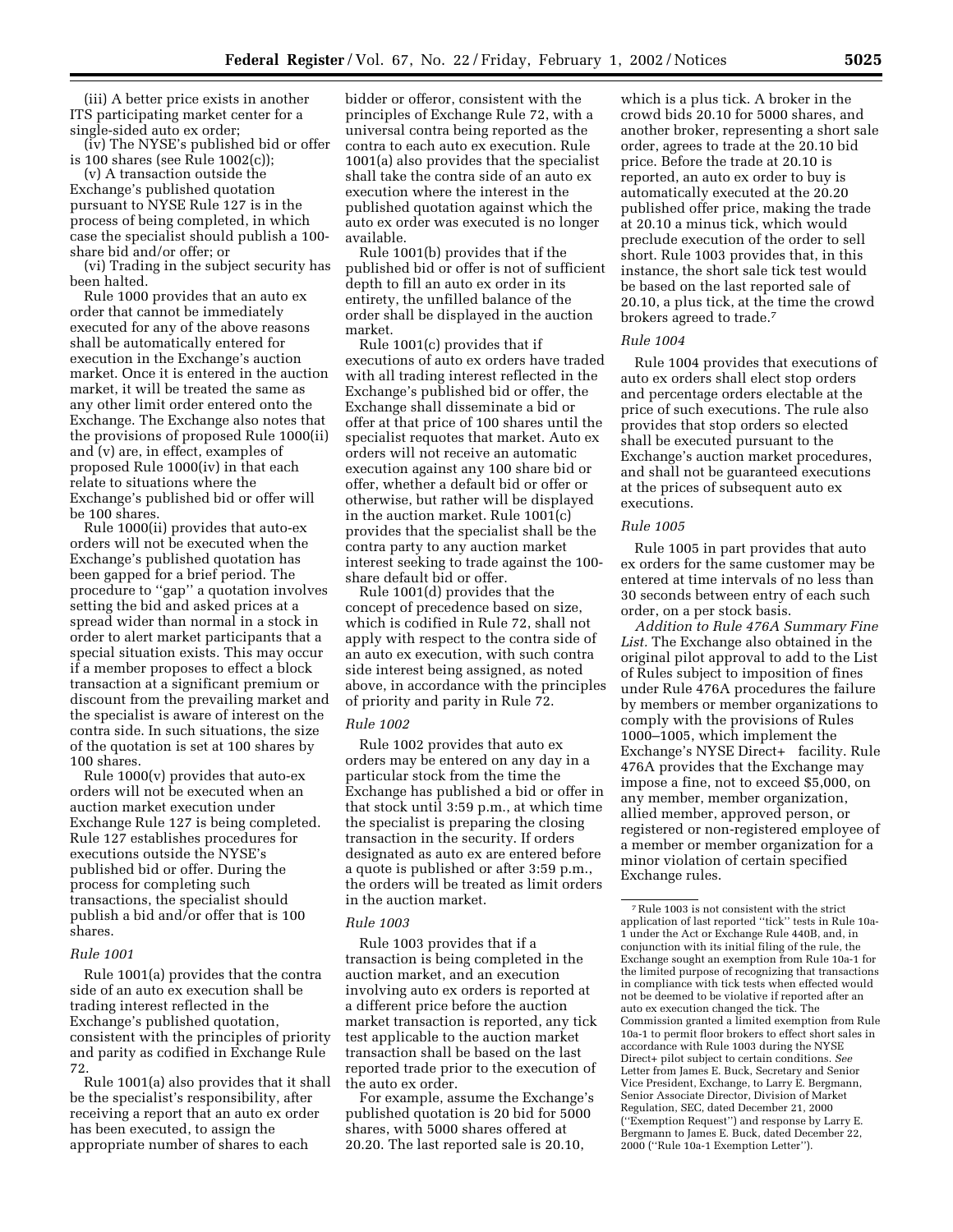The purpose for the proposed rule change to Rule 476A was to facilitate the Exchange's ability to induce compliance with all aspects of the above-cited rules. The Exchange believed that failure to comply with the requirements of these rules and procedures should be addressed with an appropriate sanction and sought Commission approval to add violations of these requirements to the Rule 476A List so as to have a broad range of regulatory responses available. The Exchange continues to believe that this would more effectively encourage compliance by enabling a prompt, meaningful and heightened regulatory response (*e.g.*, the issuance of a fine rather than a cautionary letter) to a minor violation of these rules.

The Exchange again wishes to emphasize the importance it places upon compliance with the above-named rules. While the Exchange, upon investigation, may determine that a violation of any of these rules is a minor violation of the type which is properly addressed by the procedures adopted under Rule 476A, in those instances where investigation reveals a more serious violation of the above-described rules, the Exchange will provide an appropriate regulatory response. This includes the full disciplinary procedures available under Rule 476.

### *Interpretive Issues*

The Exchange has previously submitted for Commission approval the following interpretations of several NYSE rules, as well as a no action or interpretive position which the Exchange requested the Commission to adopt under its short sale rule, Rule 10a–1.8 The Exchange requests that these exemptions and interpretations be extended for an additional one year concurrent with the extension of the NYSE Direct+ pilot until December 22, 2002.9

These matters concern situations pursuant to proposed Rule 1001(a)(iv) where the specialist may be required to take the contra side of an auto ex execution against the published quotation, even though the specialist's interest was not part of such quotation. For example, the published quotation may reflect the interest of a broker in the Crowd whose interest is then executed in an auction market transaction; but before the published quotation can be updated, an auto ex order is executed against such quotation. In such instance, the specialist would be required to take

the contra side of the auto ex execution. In other instances, the Crowd broker might cancel his or her interest as reflected in the published quotation, but an auto ex order might be executed against such quotation before it can be updated. Again, in such instance, the specialist would be required to take the contra side of the auto ex execution.

• *Rule 104.* Rule 104 contains the specialist's affirmative and negative obligations, and restricts the specialists' ability to purchase stock on direct plus ticks, or sell stock on direct minus ticks. The Exchange is proposing that any instance in which the specialist is effecting such a direct tick transaction only because he or she has been required to assume the contra side of an auto ex execution as described above shall be deemed to be a ''neutral'' transaction for purposes of Rule 104, and shall be deemed not to be in violation of the rule. The Exchange believed that this interpretation is appropriate because the specialist is not setting the price, but is simply being required to trade at a price set by other market participants.

• *Rule 10a–1.* Rule 10a–1 under the Act and Exchange Rule 440B do not permit the execution of short sales on minus or zero minus ticks. The Exchange believes that exemptive relief from Rule 10a–1 should continue to apply to a specialist whenever he or she is required to take the contra side of an auto ex execution on a minus or zero minus tick because of Exchange Rule 1001(a)(iv), and has an existing short position, or would be creating a short position by virtue of such execution. In particular, the Exchange believes that the situation where a specialist sells short on a minus or zero minus tick because he or she is required to become the contra-party to an executed auto ex trade in the limited circumstances where the interest reflected in the published quotation against which the auto ex order was executed is no longer available does not implicate the policy concerns of Rule 10a–1.

Further, the Exchange believes that exemptive relief from Rule 10a–1 should continue to apply to allow a floor broker to report a short sale that is on a minus or zero-minus tick relative to the last reported auto ex transaction on the NYSE at the time of the floor broker's report, if at the time the floor broker agreed to sell short, the short sale was not on a minus or zero-minus tick relative to the last reported sale. As with all other trades, floor brokers seeking to rely on Rule 1003 with respect to short sales in auction market transactions subject to Rule 10a–1 and Exchange Rule 440B must report such auction

market transactions immediately upon agreement to the trade.10

• *Rule 123A.40.* The specialist shall not be required to fill any stop orders elected by an auto ex execution at the price of the electing sale in any instance where the specialist was required by Rule 1001(a)(iv) to take the contra side of an auto ex execution.

• *Rule 91.* As the specialist does not accept an auto ex order for execution or act as agent for such order, the transaction confirmation requirements of Rule 91 shall not be applicable in any instance where the specialist is the contra party to an auto ex execution.

## 2. Statutory Basis

The Exchange believes that the proposed rule change is consistent with section  $6(b)(5)$  of the Act<sup>11</sup> which requires that an Exchange have rules that are designed to promote just and equitable principles of trade, to remove impediments to and perfect the mechanism of a free and open market and a national market system and, in general, to protect investors and the public interest. The proposed rule change also is designed to support the principles of section 11A(a)(1) of the Act 12 in that it seeks to assure economically efficient execution of securities transactions, make it practicable for brokers to execute investors' orders in the best market and provide an opportunity for investors' orders to be executed without the participation of a dealer.

With respect to the addition to the summary fine list under Rule 476A, the proposed rule change also advances the objectives of section 6(b)(6) of the Act 13 because it provides a procedure whereby member organizations can be ''appropriately disciplined'' in those instances when a rule violation is minor in nature, but a sanction more serious than a warning or cautionary letter is appropriate. The proposed rule change provides a fair procedure for imposing such sanctions, in accordance with the

- 11 15 U.S.C. 78f(b)(5).
- 12 15 U.S.C. 78k–1(a)(1).

<sup>8</sup>*See* Exemption Request and Rule 10a–1 Exemption Letter. 9 *Id.*

<sup>10</sup>*See* Exemption Request and Rule 10a–1 Exemption Letter. In order to verify compliance with Rule 10a–1, where an auto ex transaction takes place while the auction market transaction is being completed and the auto ex price would cause the auction market trade to be reported on a minus or zero-minus tick, the Floor broker effecting the short sale must obtain NYSE Floor Official approval that the transaction was agreed upon at a price in compliance with Rule 10a–1 and Rule 440B. Each such short sale must be reported as a ''sold sale.'' Further, Floor brokers will not be allowed to sell short at a price lower than the best bid displayed in the auction market at the time the transaction is reported.

<sup>13</sup> 15 U.S.C. 78f(b)(6).